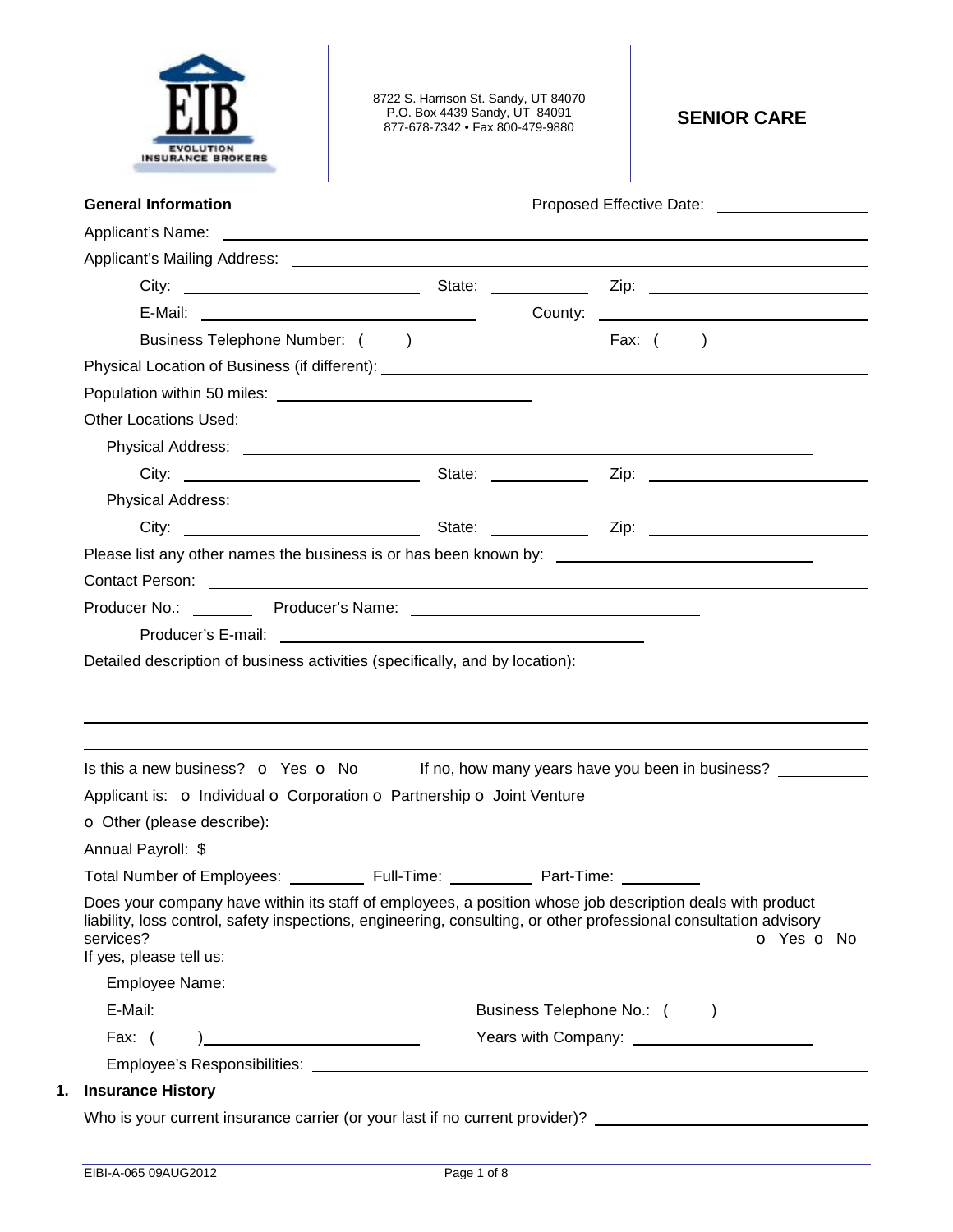Provide name(s) for all insurance companies that have provided Applicant insurance for the last three years:

|                        | Coverage:                                                                                                      | Coverage: | Coverage:  |
|------------------------|----------------------------------------------------------------------------------------------------------------|-----------|------------|
| <b>Company Name</b>    |                                                                                                                |           |            |
| <b>Expiration Date</b> |                                                                                                                |           |            |
| Annual Premium         | \$                                                                                                             | \$        | \$         |
|                        | Has the Applicant or any predecessor or related person or entity ever had a claim?                             |           | o Yes o No |
|                        | Completed Claims and Loss History form attached (REQUIRED)?                                                    |           | O Yes O No |
|                        | Has the Applicant, or anyone on the Applicant's behalf, attempted to place this risk in standard markets?      |           |            |
|                        |                                                                                                                |           | O Yes O No |
|                        | 16 de xera en 1950, la seu desde seus entre 1959 en la consegue de la consegue de la facta de la facta de la c |           |            |

If the standard markets are declining placement, please explain why:

# **2. Desired Insurance**

### **Limit of Liability - Professional Liability Coverage:**

Per Act/Aggregate **Per Act/Aggregate** Per Person/Per Act/Aggregate

| $\circ$ | \$50,000/\$100,000    | $\circ$     | \$25,000/\$50,000/\$100,000     |
|---------|-----------------------|-------------|---------------------------------|
| $\circ$ | \$150,000/\$300,000   | $\circ$     | \$75,000/\$150,000/\$300,000    |
| $\circ$ | \$250,000/\$1,000,000 | $\circ$     | \$100,000/\$250,000/\$1,000,000 |
| $\circ$ | \$500,000/\$1,000,000 | $\mathbf O$ | \$250,000/\$500,000/\$1,000,000 |
| Ω       | Other:                | $\Omega$    | Other:                          |

**Self Insured Retention (SIR):** o \$1,000 (Minimum) o \$1,500 o \$2,500 o \$5,000 o \$10,000

# **3. Hiring Practices and Employee Information**

1. How are workers recruited?

2. Check any of the procedures you follow when hiring technical administration and staff employees:

- o Applications o Experience references checked
- **o** Drug testing **o** Education and competency
- o Criminal background check o Annual license confirmation
- 3. Are any physicians employed? Communication of the Communication of the Communication of the Communication of the Communication of the Communication of the Communication of the Communication of the Communication of the C
	- If yes, explain:
- 4. Identify the number of employees by type:

|                     | <b>NUMBER</b> |
|---------------------|---------------|
| <b>RNs</b>          |               |
| <b>LVNs</b>         |               |
| All other Employees |               |

5. Is a medical director required in your state? The Contract of the Contract of Yes of No. If yes, identify details: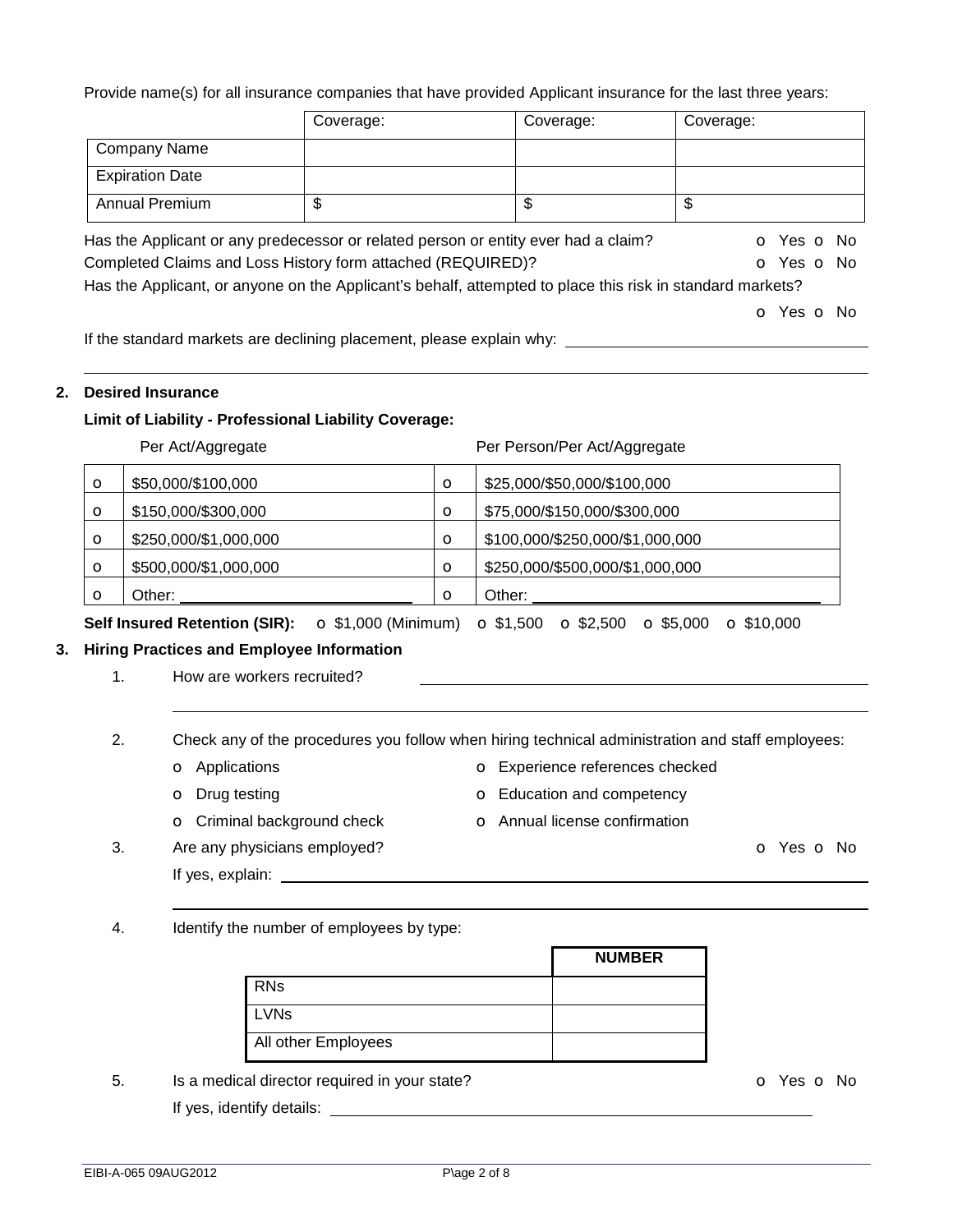6. Please provide the following information for each separate location:

|                               | <b>YEARS</b><br><b>EXPERIENCE</b> | <b>YEARS AT</b><br><b>LOCATION</b> |
|-------------------------------|-----------------------------------|------------------------------------|
| Administrator                 |                                   |                                    |
| Director of Nursing           |                                   |                                    |
| Assistant Director of Nursing |                                   |                                    |
| <b>Medical Director</b>       |                                   |                                    |

7. Identify the patient-to-caregiver ratio required in your state: \_\_\_\_\_\_\_\_\_\_\_ Patient(s) to one caregiver

8. Identify the resident-to-assistance provider ratio recommended in your state:

\_\_\_\_\_\_\_\_ Resident(s) to one assistance provider

9. Staff assignment by work shift:

|                                      | <b>FIRST</b> | <b>SECOND</b> | <b>THIRD</b> |
|--------------------------------------|--------------|---------------|--------------|
| Physicians Employed                  |              |               |              |
| Dentists Employed                    |              |               |              |
| <b>Registered Nurses</b>             |              |               |              |
| LVN, LPN's                           |              |               |              |
| <b>Respiratory Therapist</b>         |              |               |              |
| <b>Certified Nurses Aides</b>        |              |               |              |
| <b>Medication Aides</b>              |              |               |              |
| <b>Restorative Aides</b>             |              |               |              |
| <b>Physical Therapists</b>           |              |               |              |
| <b>Dieticians</b>                    |              |               |              |
| Food Service Staff                   |              |               |              |
| <b>Beauticians/Barbers</b>           |              |               |              |
| <b>Administrative Personnel</b>      |              |               |              |
| Maintenance/Laundry/<br>Housekeeping |              |               |              |
| Social Workers                       |              |               |              |
| Others - Describe                    |              |               |              |
| <b>Total Number Employees</b>        |              |               |              |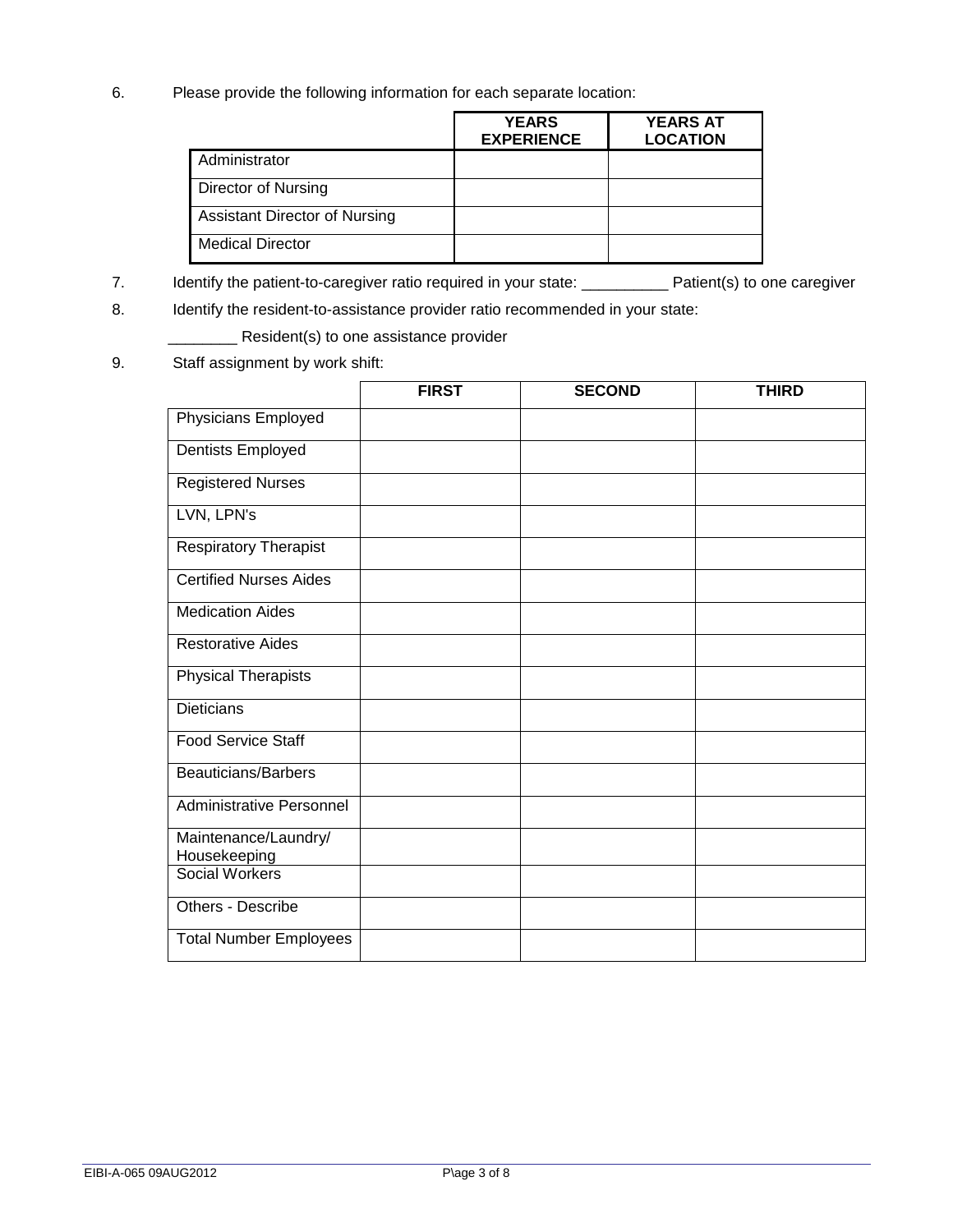## **4. Facility Information**

### **Definitions**

Skilled Nursing Facility – Patients require 24-hour nursing services by Registered Nurses and Licensed Practical Nurses, which may provide medications, catherization, internal feeding, Class IV therapy, and other special care services as may be ordered by a Physician.

Assisted Living and Personal Care Facility – Residents require "support" services with daily living routine including meal preparation, eating, dressing, bathing, walking, taking medication, room cleaning, and laundry services.

Residential Independent Living Facility – Residents do not require special care or services. Facility provides meal services, recreation activities, social coordination, transportation and other similar everyday conveniences.

- 10. Does your facility provide exit security? **Department of the Southern Community** of Yes of No
	- If yes, check what systems are operating:  $\circ$  Exit alarms  $\circ$  Panic doors  $\circ$  Cameras installed

o Electronic personal devices used to monitor wandering

If you use these devices, what type do you use?

11. Identify the number of patients or residents that wander: \_\_\_\_\_\_\_\_\_\_\_\_\_\_\_\_\_\_\_

| 12. | Do you provide nursing services at locations other than in facilities? |                         |                            | O Yes O No |
|-----|------------------------------------------------------------------------|-------------------------|----------------------------|------------|
|     | If yes, please identify:                                               |                         |                            |            |
|     | <b>o</b> Home Health Care                                              | <b>o</b> Adult Day Care | <b>o</b> Home for the Aged |            |
|     | <b>O</b> Meals on Wheels                                               | <b>O</b> Adult Sitters  | <b>o</b> Child Care        |            |
|     | <b>O</b> Counseling                                                    | O Other:                |                            |            |

If any are checked above, please provide the combined annual gross receipts from all services noted:

 $\frac{1}{2}$ 

13. If your facility offers retirement and adult apartment residential living facilities, do you provide:

|     | a. |                                              | A pharmacy that is used by non-residents? |                                           | <b>o</b> Yes <b>o</b> No |
|-----|----|----------------------------------------------|-------------------------------------------|-------------------------------------------|--------------------------|
|     | b. | A beauty shop that is used by non-residents? |                                           |                                           | <b>o</b> Yes <b>o</b> No |
|     | c. | A swimming pool?                             |                                           |                                           | <b>o</b> Yes <b>o</b> No |
|     |    |                                              | If yes, does the pool have a jump board?  |                                           | <b>o</b> Yes <b>o</b> No |
|     |    |                                              | Is the pool area fenced?                  |                                           | <b>o</b> Yes <b>o</b> No |
|     | d. |                                              | An emergency lighting system?             |                                           | <b>o</b> Yes <b>o</b> No |
|     | е. |                                              | Medical personnel on staff?               |                                           | o Yes o No               |
| f.  |    |                                              | Assistance in medication?                 |                                           | <b>o</b> Yes <b>o</b> No |
|     | g. |                                              | A common dining facility?                 |                                           | <b>o</b> Yes <b>o</b> No |
|     | h. | Each private unit:                           |                                           |                                           |                          |
|     |    | 1.                                           | Has an emergency call button?             |                                           | o Yes o No               |
|     |    |                                              | 2. Can be communicated with directly?     |                                           | <b>o</b> Yes <b>o</b> No |
| 14. |    | Are you licensed for:                        |                                           |                                           |                          |
|     |    | Medicare                                     | <b>o</b> Yes <b>o</b> No                  | Medicaid                                  | <b>o</b> Yes <b>o</b> No |
|     |    |                                              |                                           | State-assisted programs of reimbursement: | <b>o</b> Yes <b>o</b> No |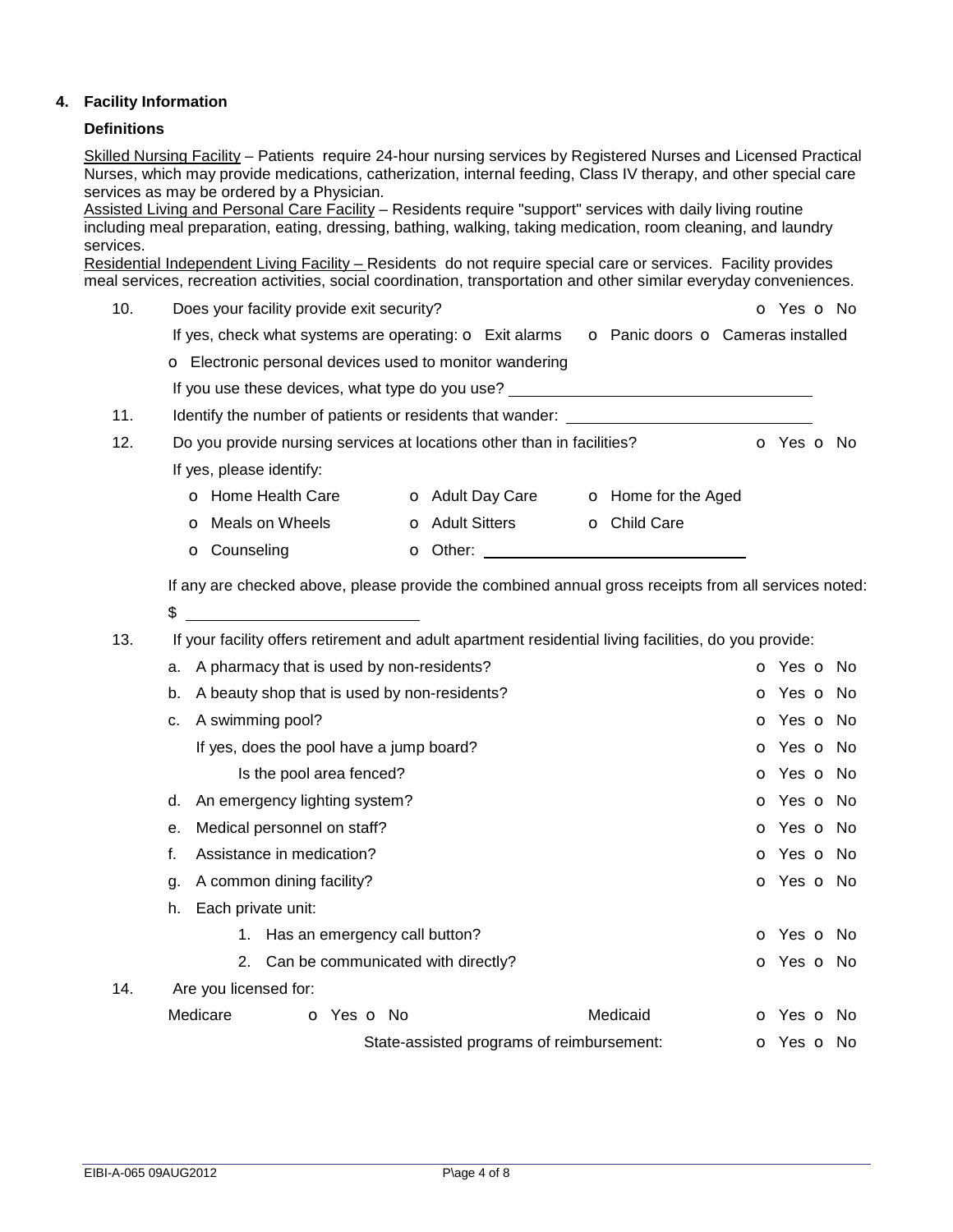15. Identify beds or apartments by use:

|     |                                                                                                                                                                                                                                                      | <b>NUMBER</b> | <b>NUMBER</b><br><b>OCCUPIED</b>                                                                                                                                                                                               |            |
|-----|------------------------------------------------------------------------------------------------------------------------------------------------------------------------------------------------------------------------------------------------------|---------------|--------------------------------------------------------------------------------------------------------------------------------------------------------------------------------------------------------------------------------|------------|
|     | Licensed Nursing Home Patient's Beds                                                                                                                                                                                                                 |               |                                                                                                                                                                                                                                |            |
|     | <b>Licensed Assisted living Resident Beds</b>                                                                                                                                                                                                        |               |                                                                                                                                                                                                                                |            |
|     | <b>Adult Resident Apartments</b>                                                                                                                                                                                                                     |               |                                                                                                                                                                                                                                |            |
|     | Other Beds (MN, MR, DD, etc.)                                                                                                                                                                                                                        |               |                                                                                                                                                                                                                                |            |
|     | <b>Total Patient or Resident Beds and Apartments</b>                                                                                                                                                                                                 |               |                                                                                                                                                                                                                                |            |
| 5.  | <b>Licensing Requirements</b>                                                                                                                                                                                                                        |               |                                                                                                                                                                                                                                |            |
| 16. | Is your operation licensed in your state?                                                                                                                                                                                                            |               | o Yes o No                                                                                                                                                                                                                     |            |
|     | If yes, identify what type of licenses you hold, and the date first licensed:                                                                                                                                                                        |               |                                                                                                                                                                                                                                |            |
|     |                                                                                                                                                                                                                                                      |               | Date First Licensed: <u>__________________________</u>                                                                                                                                                                         |            |
|     | Type: $\frac{1}{2}$                                                                                                                                                                                                                                  |               |                                                                                                                                                                                                                                |            |
|     |                                                                                                                                                                                                                                                      |               | Date First Licensed: Note that the state of the state of the state of the state of the state of the state of the state of the state of the state of the state of the state of the state of the state of the state of the state |            |
| 17. | Are you approved by the Joint Commission on Accreditation of Health Care Organizations (JCAHO)?                                                                                                                                                      |               |                                                                                                                                                                                                                                |            |
|     |                                                                                                                                                                                                                                                      |               |                                                                                                                                                                                                                                | O Yes O No |
| 18. | State licensing, inspection and/or registration:                                                                                                                                                                                                     |               |                                                                                                                                                                                                                                |            |
|     | a. If your state provides a rating, indicate last rating:                                                                                                                                                                                            |               |                                                                                                                                                                                                                                |            |
|     | Please provide a copy of your most recent state inspection.                                                                                                                                                                                          |               |                                                                                                                                                                                                                                |            |
|     | b. In the past three years, has any location or facility been placed under vendor hold, recommended<br>contract cancellation, or proposed desertification; or had any other sanction or fines imposed by<br>the state or any other licensing agency? |               |                                                                                                                                                                                                                                | o Yes o No |
|     | If yes, describe reason and corrective action taken, if any:                                                                                                                                                                                         |               |                                                                                                                                                                                                                                |            |
|     |                                                                                                                                                                                                                                                      |               |                                                                                                                                                                                                                                |            |
| 19. | Is any operation or location now under any waivers from an agency, standard board, or regulatory                                                                                                                                                     |               |                                                                                                                                                                                                                                |            |
|     |                                                                                                                                                                                                                                                      |               |                                                                                                                                                                                                                                |            |
|     | department?                                                                                                                                                                                                                                          |               |                                                                                                                                                                                                                                | O Yes O No |

# **6. Patient Demographics**

20. Identify residents or patients by type and level of care:

|                                          | <b>NUMBER</b> |
|------------------------------------------|---------------|
| Ambulatory (including walkers and canes) |               |
| Non-Ambulatory (wheelchairs / geriatric) |               |
| Bedfast (immobile)-First floor           |               |
| Bedfast (immobile)-Upper floors          |               |
| AIDS / HIV                               |               |
| Spine / Head Injuries                    |               |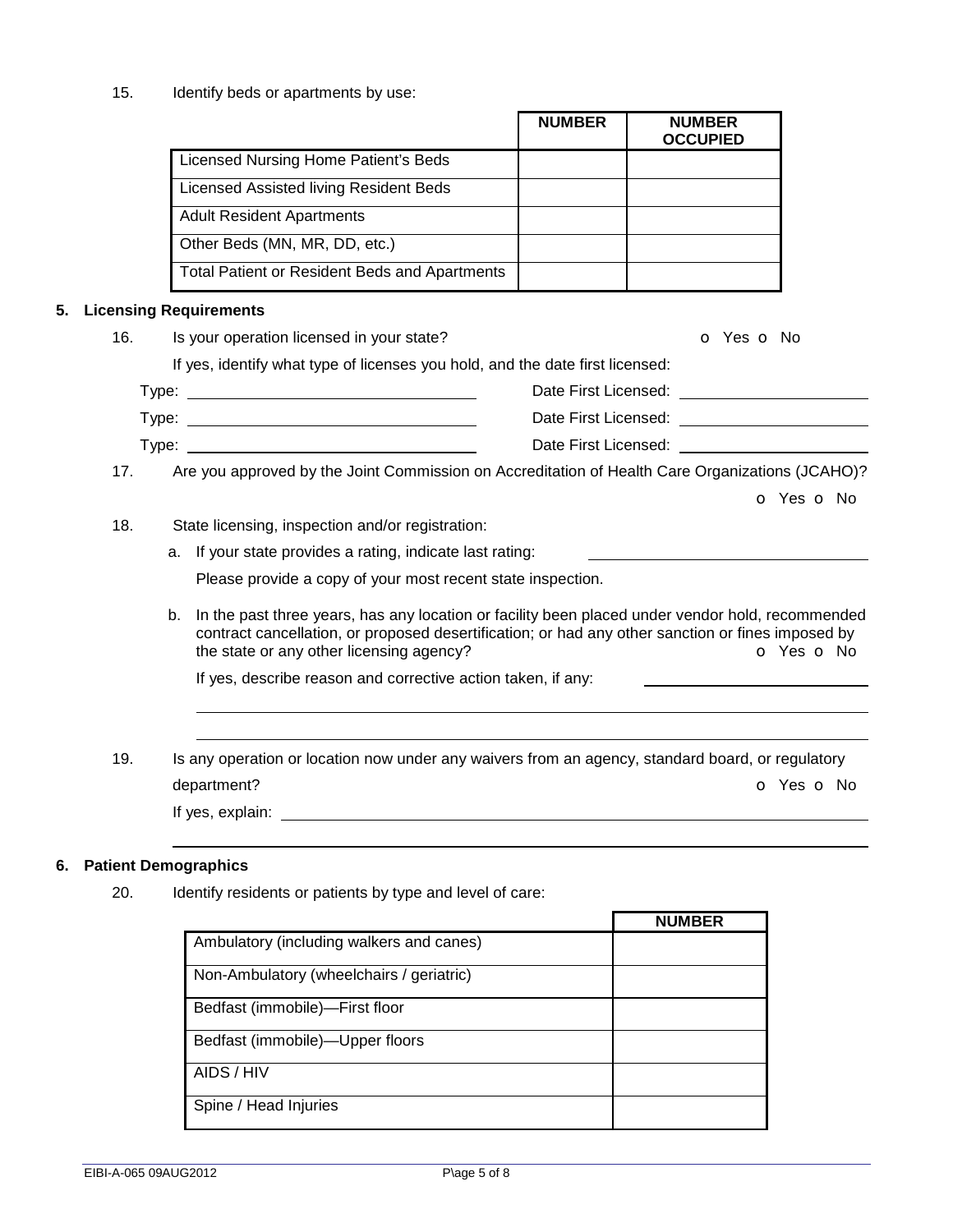|                                                | <b>NUMBER</b> |
|------------------------------------------------|---------------|
| Wound management / Short stay / Post operation |               |
| Mental illness (schizophrenia, etc.)           |               |
| Decubitus (pressure sores)                     |               |
| Tube feeding                                   |               |
| Ventilator or respirator                       |               |
| Developmentally disabled                       |               |
| Alzheimer's and wanderers                      |               |
| General geriatric and dementia                 |               |
| Assisted living residents                      |               |
| Independent living apartments or rooms         |               |
| <b>Dialysis</b>                                |               |
| Other (please explain):                        |               |
| Total                                          |               |

21. Indicate the number of Decubitus ulcers reported within the past 12 months:

|          | <b>ACQUIRED</b><br><b>ULCERS</b> | <b>INHERITED</b><br><b>ULCERS</b> |
|----------|----------------------------------|-----------------------------------|
| Stage #1 |                                  |                                   |
| Stage #2 |                                  |                                   |
| Stage #3 |                                  |                                   |
| Stage #4 |                                  |                                   |

22. Indicate the number of patients or residents by type of reimbursement:

|                          | <b>NUMBER</b> |
|--------------------------|---------------|
| Medicaid                 |               |
| Medicare                 |               |
| Private pay              |               |
| Veteran's Administration |               |
| Other state programs     |               |
| Other (please explain):  |               |
| <b>Total</b>             |               |

23. Identify patients by category in the table below. Use the following definitions of patient categories:

Category I (201/203) Heavy Care Group - A patient must have one of the following conditions or be receiving at least one of the following treatments: coma; quadriplegia; stage 3 or 4 Decubitus with Decubitus care and/or wound dressing twice daily; non-oral nourishment; daily oral/nasal suctioning; or daily tracheotomy care. Patient must also require at minimal, frequent assistance with activities of daily living (eating, toileting and transfer).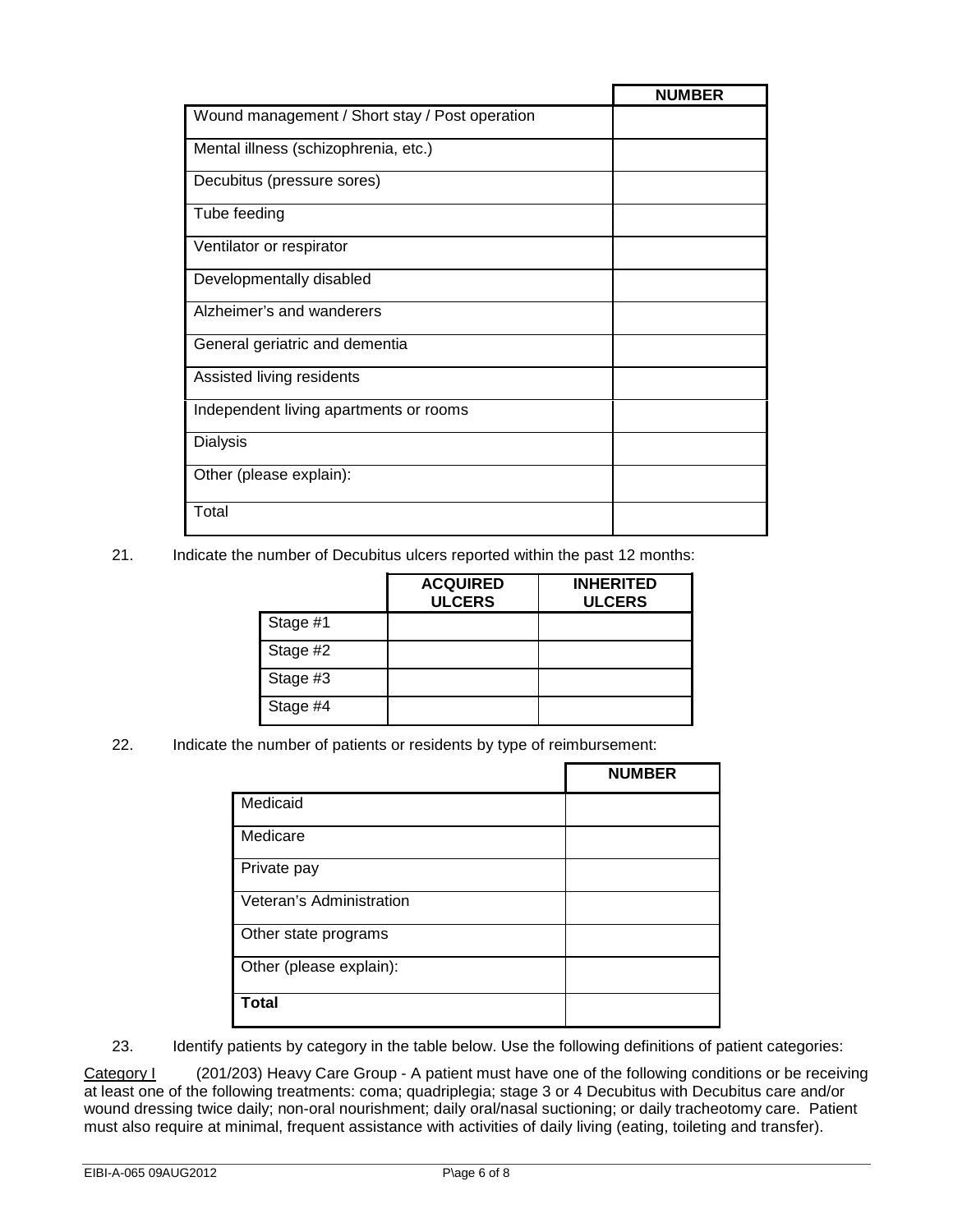Category II (202) Rehabilitation Group - Patient must be receiving physical or occupational therapy at least three times per week. The therapy must be ordered by a licensed physician and must be rehabilitative/restorative in intent.

Category III (204, 206, 208) Clinically Unstable Group - Patient must have at least one of the following conditions or be receiving at least one of the following treatments: recent amputation of a limb; seizures; dehydration with intake/output monitoring at least two times per day; incontinence with bowel and bladder management at least three times per day; urinary tract infection with intake/output monitoring at least three times per day; daily oxygen administration; respiratory therapy at least three times per day; or wound dressing at least two times per day.

Category IV (205, 207, 209, 210, 211) Clinically Stable Group - This Group includes all Patients who do not qualify for the heavy-care, rehabilitation, or clinically unstable groups. Patients in this group are included in a mental/behavioral condition subgroup if they do not require minimal/frequent assistance with activities of daily living (eating, toileting and transferring) and they have at least one of the following cognitive or behavioral characteristics: incoherent/ frequent disorientation, daily disruptive behavior or daily aggressive behavior.

Medicare Skilled Patient who meets the requirements of the Title XVIII of the Social Security Act is eligible for service and resides in a Medicare certified nursing facility or in a distinct part of a nursing facility.

|                         | <b>AGE GROUP</b><br>$0 - 22$ | <b>AGE GROUP</b><br>23-54 | <b>AGE GROUP</b><br>55-64 | <b>AGE GROUP</b><br>$65 +$ | <b>TOTAL</b> |
|-------------------------|------------------------------|---------------------------|---------------------------|----------------------------|--------------|
| Category I              |                              |                           |                           |                            |              |
| Category II             |                              |                           |                           |                            |              |
| Category III            |                              |                           |                           |                            |              |
| Category IV             |                              |                           |                           |                            |              |
| <b>Medicare Skilled</b> |                              |                           |                           |                            |              |
| <b>Total</b>            |                              |                           |                           |                            |              |

Enter the number of patients for each category and age group:

#### **7. Services and Patient Care**

| 24. | Do you complete regular skin assessment reports?                                                  | <b>O</b> Yes <b>O</b> No |  |  |
|-----|---------------------------------------------------------------------------------------------------|--------------------------|--|--|
|     | If yes, please note:                                                                              |                          |  |  |
|     | a. How often are reports completed?                                                               | O Yes O No               |  |  |
|     | b. Who reviews such reports?                                                                      | <b>O</b> Yes <b>O</b> No |  |  |
|     | c. Are photographs taken and entered in patient's or resident's medical records?                  | o Yes o No               |  |  |
| 25. | Do you have a written policy and procedure for use of physical and chemical restraints?           |                          |  |  |
|     |                                                                                                   | o Yes o No               |  |  |
|     | If no, would you agree to effect one of the same?                                                 | <b>o</b> Yes <b>o</b> No |  |  |
| 26. | Do you have a written policy and procedure to investigate and resolve alleged patient or resident |                          |  |  |
|     | abuse and neglect?                                                                                | O Yes O No               |  |  |
|     | If no, would you agree to effect one of the same?                                                 | <b>o</b> Yes <b>o</b> No |  |  |
|     |                                                                                                   |                          |  |  |

#### **8. Other**

- 27. Please provide a copy of the latest "Department of Health and Human Services Health Care Financing Administration" form HCFA 672 (10/98), or its equivalent, which was completed by an independent inspector, as a resident census and condition of residents.
- 28. Use the space below for any comments: